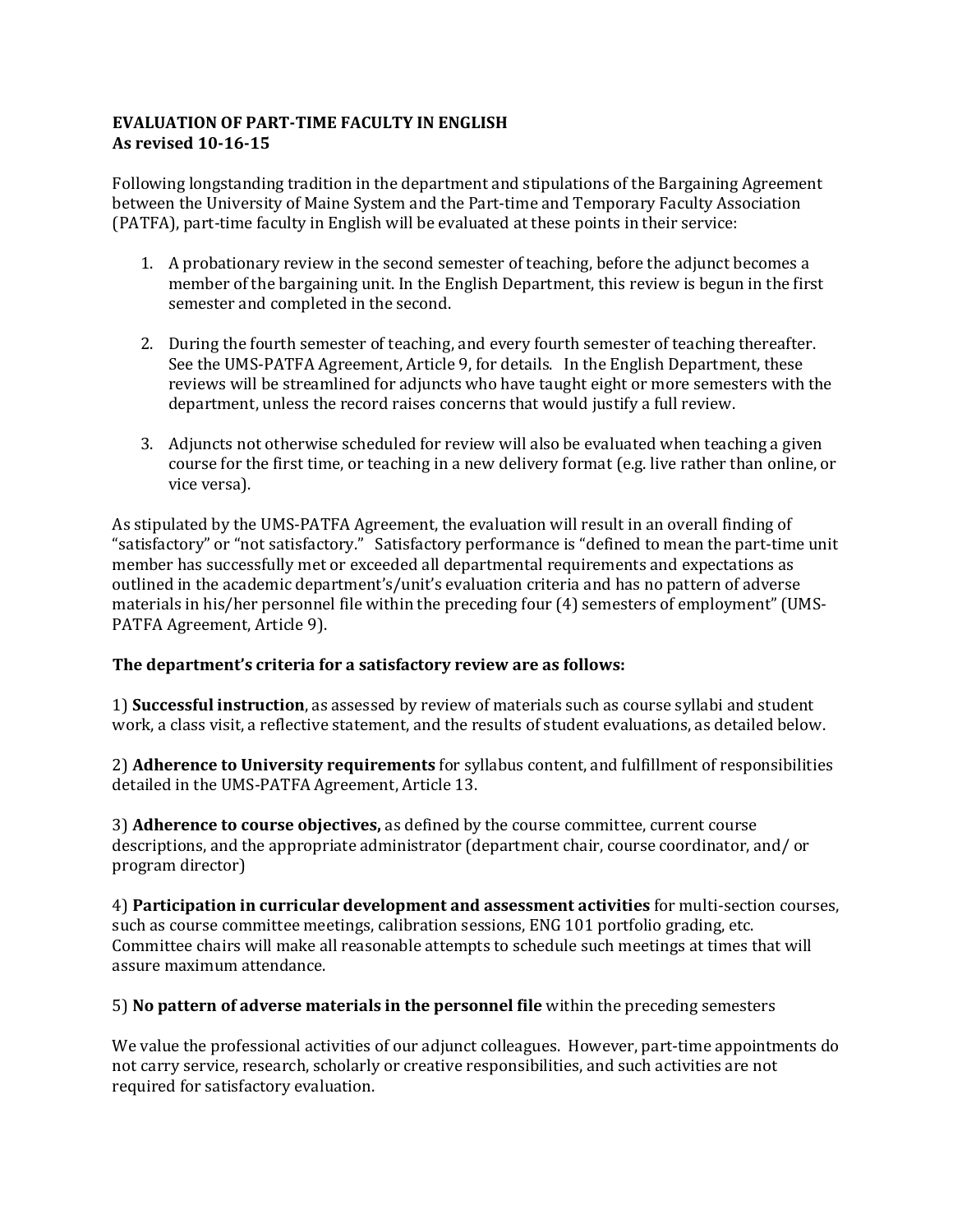### **General Policies and Practices**

The Office of Human Resources will notify those who are up for review according to the PATFA schedule. Usually this notification comes via email early in the semester when the review is to be conducted. If the department chair is not copied on the email, we ask that the faculty member forward this notification to the chair to assure that the review committee will be informed that a review is required.

Teaching done as a graduate teaching assistant is not counted as adjunct teaching for purposes of the review timeline or membership in the bargaining unit.

Reviews are carried out by designated members of the department's full-time faculty.

The full-time faculty will review the evaluation in draft stage. Completed reviews will take the form of a letter from the reviewer to the department chair, copied to the faculty member and to the personnel file. Normally, this letter will be no longer than two pages.

The faculty member will have the right to respond in writing within two weeks of receiving the review. This response will be added to the personnel file.

The department chair will forward the letter, along with any response from the faculty member, to the Office of Human Resources.

## **REVIEW PROCESS AND TIMELINE**

### **New faculty review**

The probationary review for adjunct faculty begins in the first semester of teaching with the department and is completed in the second semester.

The department chair will provide each new faculty member with a copy of the review policy at the time of hire.

The chair of the review committee will notify the instructor of the pending evaluation, normally during the first month of the semester, and will assign one of the full-time faculty to carry out the review. New faculty in a multi-section course will normally be evaluated by the course coordinator or program director.

As soon as possible, the reviewer will meet informally with the faculty member to answer any questions about the process and to learn more about the faculty member's background and approach to teaching.

The faculty member will be asked to provide the following materials to the reviewer:

- $\bullet$  A current c.v.
- The syllabus for each different course taught
- A sample assignment or assignment sequence from each different course taught
- Selected papers showing the instructor's feedback to student work at various skill levels
- A reflective statement after the course has ended, as described below.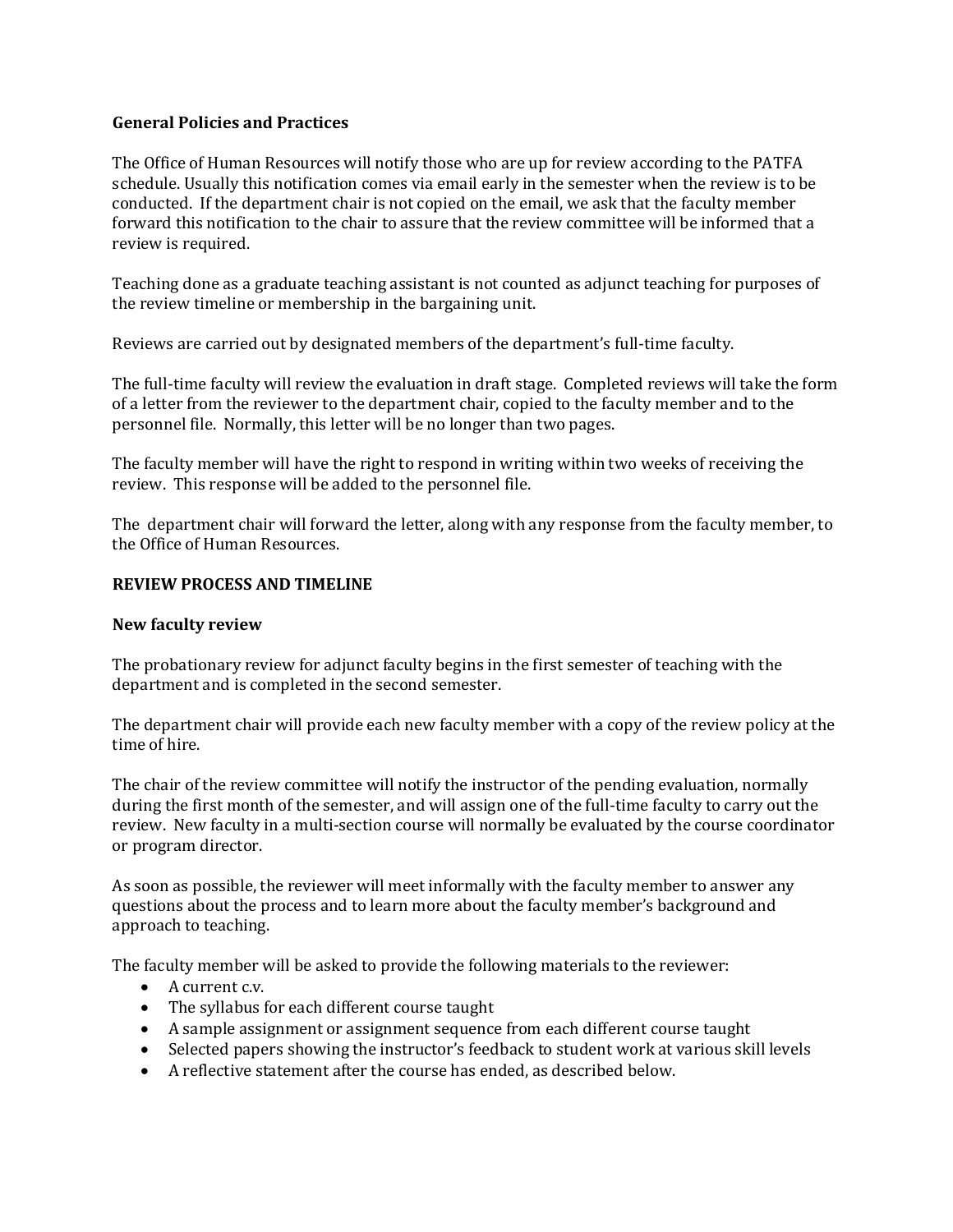A class visit will be arranged, normally in the second month of the semester. After the visit, the reviewer will schedule a brief meeting with the faculty member to discuss the visit and other materials submitted.

After the semester has ended, when student evaluations have become available, the instructor will be asked to provide a brief reflective statement (no more than two pages) on the teaching during the review period: what worked, what didn't work, what the instructor plans to do differently the next time, and what additional support from the department might help the instructor to succeed.

The review letter will be completed as soon as possible after evaluations and the reflective statement have become available. Suggestions for improvement will be offered in regard to any issues identified.

Should concerns arise, the faculty member may be asked to meet with the appropriate administrator, course coordinator or program coordinator to discuss these concerns and develop a plan to address them.

#### **First time with a new course**

The first time any adjunct faculty member teaches a specific course, or teaches a familiar course using a new delivery method, he or she will be evaluated on that course following a process similar to that for the first-semester review.

#### **Fourth Semester Review**

All PATFA faculty are evaluated in the fourth semester of teaching for the department and every fourth semester thereafter. Eligibility for review is tracked by the Office of Human Resources.

The fourth semester review is a cumulative review, covering the work of the semesters since the previous review.

Early in the review semester, the full-time faculty will assign one of its members to carry out the review. The reviewer will meet with the faculty member before the review begins, to clarify the process and discuss any concerns.

The faculty member will be asked to provide the following materials to the reviewer:

- A current c.v., including any professional development activities completed
- A reflective statement (no more than two pages) about the teaching during the review period, summarizing what is working well, what could be improved, what the instructor intends to change in future, and how the department might best support the instructor's success
- A list of courses taught during the review period, organized by semester
- A summary of student evaluations for the review period
- The most recent syllabus for each different course taught during the review period
- A recent assignment or assignment sequence from the course most frequently taught
- Selected papers from the course most frequently taught, representing the instructor's feedback to student work at various skill levels